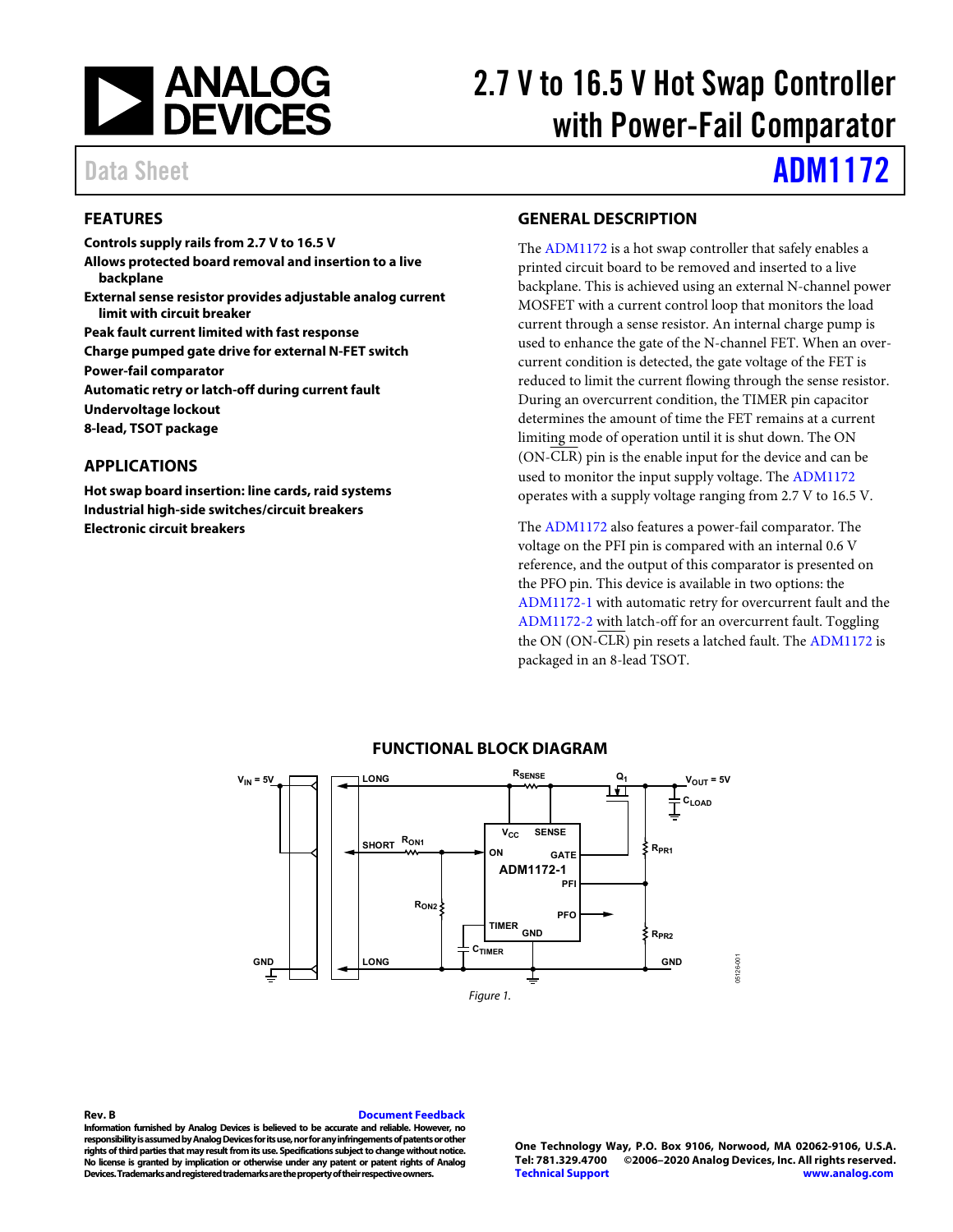# **TABLE OF CONTENTS**

# 

## <span id="page-1-0"></span>**REVISION HISTORY**

| $3/2020$ —Rev. A to Rev. B |  |
|----------------------------|--|
|                            |  |
|                            |  |

### $3/2014 - Rev. 0$  to Rev. A

7/2006-Revision 0: Initial Version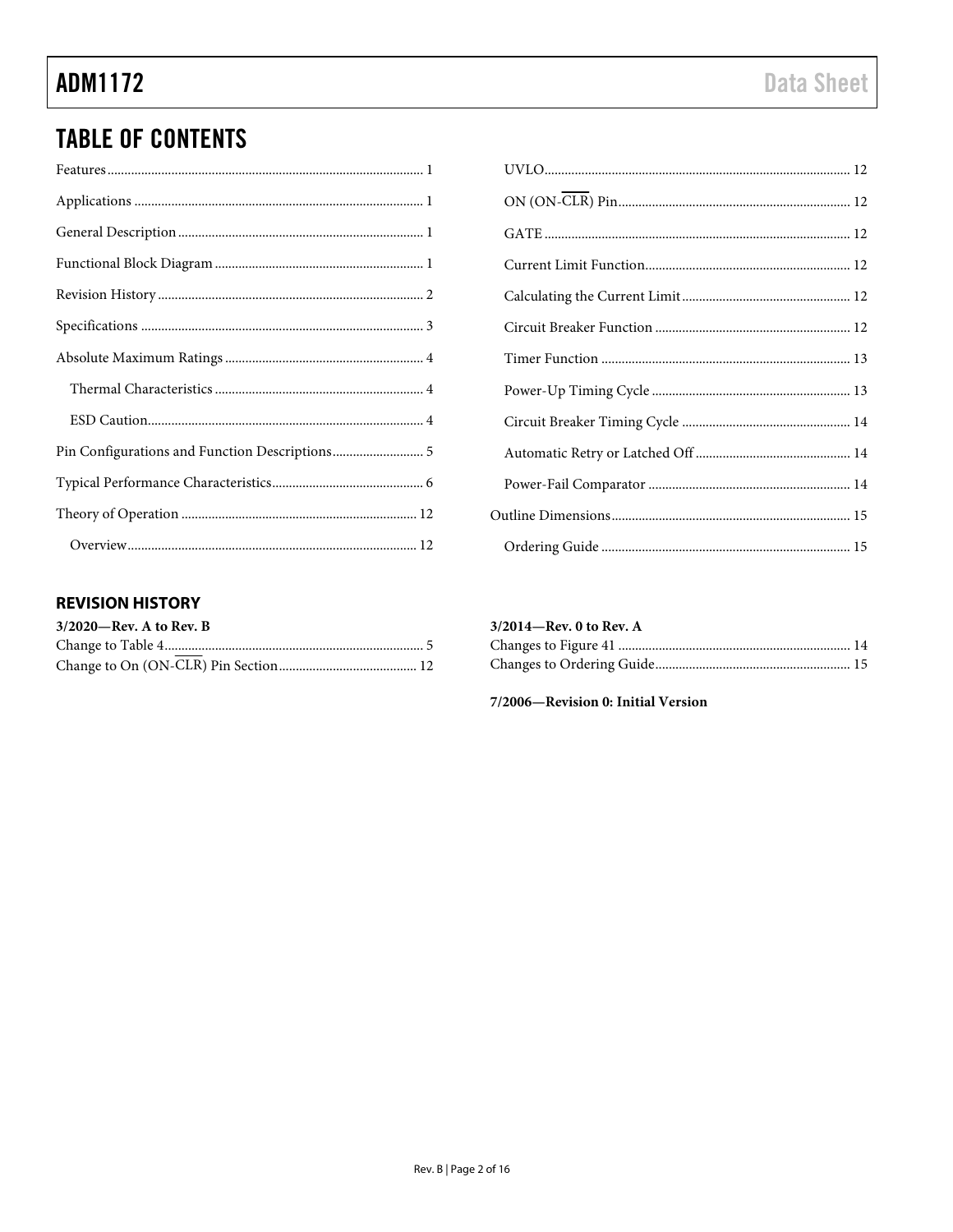# <span id="page-2-0"></span>**SPECIFICATIONS**

 $V_{CC} = 2.7$  V to 16.5 V, T<sub>A</sub> = −40°C to +85°C, typical values at T<sub>A</sub> = 25°C, unless otherwise noted.

### **Table 1.**

| <b>Parameter</b>                        | Symbol          | Min    | <b>Typ</b> | <b>Max</b> | Unit                                       | <b>Conditions</b>                                      |
|-----------------------------------------|-----------------|--------|------------|------------|--------------------------------------------|--------------------------------------------------------|
| V <sub>CC</sub> PIN                     |                 |        |            |            |                                            |                                                        |
| <b>Operating Voltage Range</b>          | Vcc             | 2.7    |            | 16.5       | V                                          |                                                        |
| <b>Supply Current</b>                   | Icc             |        | 0.65       | 0.8        | mA                                         |                                                        |
| Undervoltage Lockout                    | VUVLO           | 2.4    | 2.525      | 2.65       | V                                          | $V_{CC}$ rising                                        |
| Undervoltage Lockout Hysteresis         | <b>VUVLOHYS</b> |        | 40         |            | m٧                                         |                                                        |
| ON (ON-CLR) PIN                         |                 |        |            |            |                                            |                                                        |
| Input Current                           | <b>I</b> INON   | $-1$   | 0          | $+1$       | μA                                         |                                                        |
| Threshold                               | <b>VON</b>      | 1.22   | 1.3        | 1.38       | V                                          | ON rising                                              |
| Threshold Hysteresis                    | <b>VONHYST</b>  |        | 50         |            | mV                                         |                                                        |
| <b>SENSE PIN</b>                        |                 |        |            |            |                                            |                                                        |
| Hot Swap Operating Range                |                 | 2.7    |            | 16.5       | V                                          |                                                        |
| Input Current                           | <b>INSENSE</b>  | 5      | 10         | 15         | μA                                         |                                                        |
| Circuit Breaker Limit Voltage           | $V_{CB}$        | 44     | 50         | 56         | m٧                                         | $V_{CB} = (V_{CC} - V_{SENSE})$                        |
| <b>GATE PIN</b>                         |                 |        |            |            |                                            |                                                        |
| Drive Voltage                           | <b>VGATE</b>    | 4.6    | 7.5        | 10         | V                                          | $V_{GATE} - V_{CC}$ , $V_{CC} = 3.0$ V                 |
|                                         |                 | 6.0    | 8          | 12         | ٧                                          | $V_{GATE} - V_{CC}$ , $V_{CC} = 3.3$ V                 |
|                                         |                 | 8.75   | 10         | 12         | ٧                                          | $V_{GATE} - V_{CC}$ , $V_{CC} = 5 V$                   |
|                                         |                 | 7.5    | 9          | 12         | V                                          | $V_{GATE} - V_{CC}$ , $V_{CC} = 12 V$                  |
|                                         |                 | 5.56   | 8          | 12         | v                                          | $V_{GATE} - V_{CC}$ , $V_{CC} = 15$ V                  |
| Pull-Up Current                         |                 | $-6.5$ | $-12$      | $-14.5$    | μA                                         | $V_{GATE} = 0 V$                                       |
| <b>Pull-Down Current</b>                |                 |        | 4          |            | mA                                         | $V_{GATE} = 3 V$ , $V_{CC} = 5 V$ , ON (ON-CLR) = low  |
| <b>Pull-Down Current</b>                |                 |        | 25         |            | mA                                         | $V_{GATE} = 3 V$ , $V_{CC} < UVLO$                     |
| <b>TIMER PIN</b>                        |                 |        |            |            |                                            |                                                        |
| Pull-Up Current                         | <b>ITIMERUP</b> | $-2$   | $-5$       | $-8.5$     | μA                                         | Initial cycle, $V_{TIMER} = 1 V$                       |
|                                         |                 | $-25$  | $-60$      | $-100$     | μA                                         | During current fault, V <sub>TIMER</sub> = 1 V         |
| <b>Pull-Down Current</b>                | <b>TIMERDN</b>  |        | 2          | 3.5        | μA                                         | After Cct breaker tip, VTIMER = 1 V                    |
|                                         |                 |        | 100        |            | μA                                         | Normal operation, $V_{TIMER} = 1 V$                    |
| Threshold High                          | <b>VTIMERH</b>  | 1.22   | 1.3        | 1.38       | V                                          | <b>TIMER</b> rising                                    |
| <b>Threshold Low</b>                    | <b>VTIMERL</b>  | 0.15   | 0.2        | 0.25       | v                                          | <b>TIMER falling</b>                                   |
| PFI PIN                                 |                 |        |            |            |                                            |                                                        |
| <b>Threshold Rising</b>                 |                 | 0.58   | 0.6        | 0.62       | V                                          |                                                        |
| Threshold Hysteresis                    |                 |        | 10         |            | m٧                                         |                                                        |
| Input Current                           |                 | $-1$   | 0          | $+1$       | μA                                         |                                                        |
| PFO PIN                                 |                 |        |            |            |                                            |                                                        |
| Pull-Up Current                         |                 |        | $-5$       |            | μA                                         |                                                        |
| <b>Output Low Voltage</b>               |                 |        |            | 0.4        | V                                          | $I_{LOAD} = 200 \mu A$                                 |
| toFF                                    |                 |        |            |            |                                            |                                                        |
| Turn-Off Time (TIMER Rise to GATE Fall) |                 |        | 2          |            | μs                                         | $V_{TIMER} = 0$ V to 2 V step, $V_{CC} = V_{ON} = 5$ V |
| Turn-Off Time (ON Fall to GATE Fall)    |                 |        | 40         |            | μs                                         | $V_{ON} = 5 V$ to 0 V step, $V_{CC} = 5 V$             |
| Turn-Off Time (Vcc Fall to IC Reset)    |                 | 40     |            | μs         | $V_{CC}$ = 5 V to 2 V step, $V_{ON}$ = 5 V |                                                        |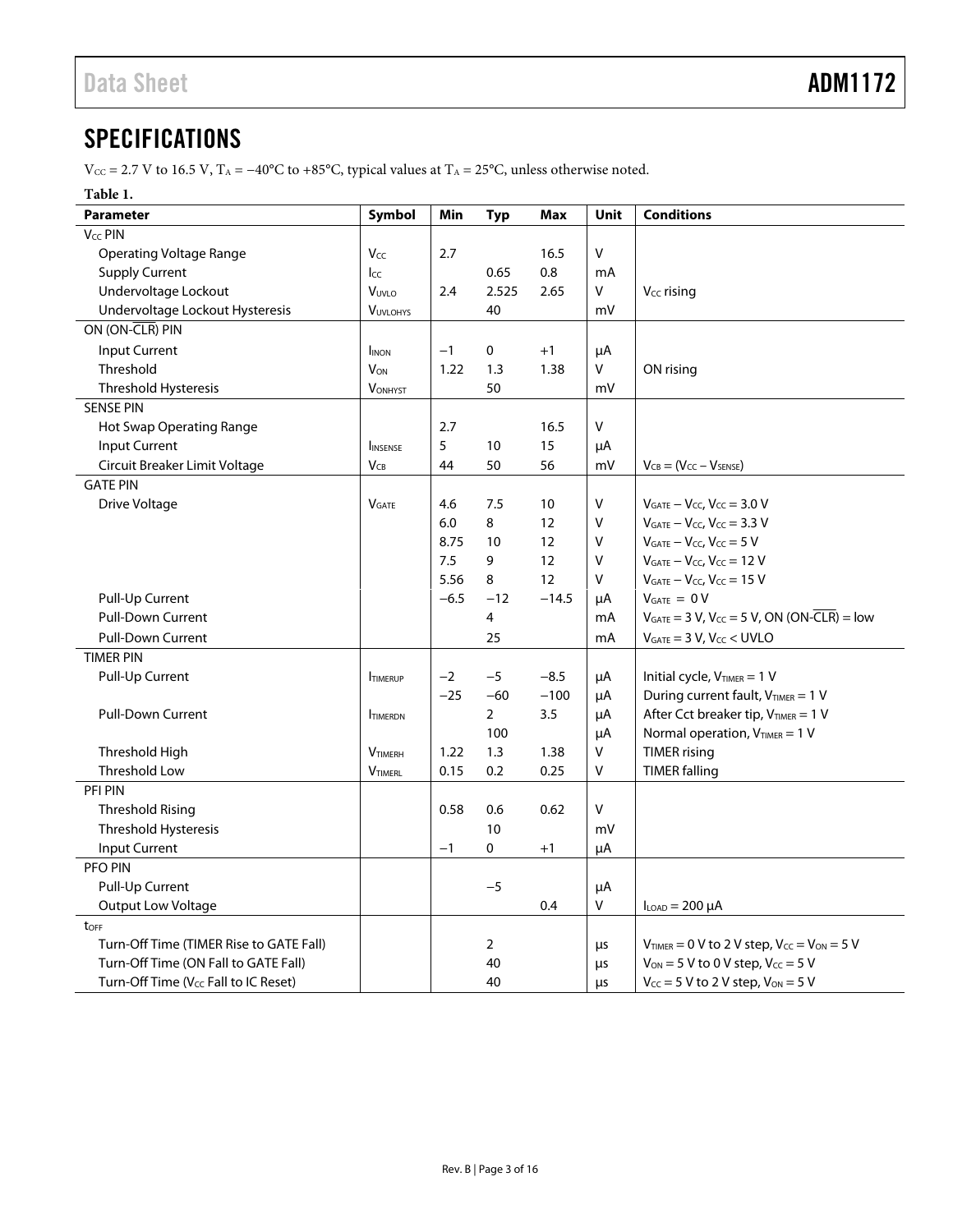# <span id="page-3-0"></span>ABSOLUTE MAXIMUM RATINGS

### **Table 2.**

| <b>Parameter</b>            | Rating                                |
|-----------------------------|---------------------------------------|
| $V_{cc}$ Pin                | $-0.3$ V to $+20$ V                   |
| <b>SFNSF Pin</b>            | $-0.3$ V to $+20$ V                   |
| $V_{cc}$ – SENSE            | $+5V$                                 |
| <b>TIMFR Pin</b>            | $-0.3$ V to (V <sub>cc</sub> + 0.3 V) |
| ON (ON-CLR) Pin             | $-0.3$ V to $+20$ V                   |
| PFI Pin                     | $-0.3$ V to $+20$ V                   |
| PFO Pin                     | $-0.3$ V to $+20$ V                   |
| <b>GATF Pin</b>             | $-0.3$ V to (V <sub>CC</sub> + 11 V)  |
| Storage Temperature Range   | $-65^{\circ}$ C to $+125^{\circ}$ C   |
| Operating Temperature Range | $-40^{\circ}$ C to $+85^{\circ}$ C    |
| Lead Temperature (10 sec)   | 300 $\degree$ C                       |
| Junction Temperature        | $150^{\circ}$ C                       |

Stresses at or above those listed under Absolute Maximum Ratings may cause permanent damage to the product. This is a stress rating only; functional operation of the product at these or any other conditions above those indicated in the operational section of this specification is not implied. Operation beyond the maximum operating conditions for extended periods may affect product reliability.

## <span id="page-3-1"></span>**THERMAL CHARACTERISTICS**

 $\theta_{JA}$  is specified for the worst-case conditions, that is, a device soldered in a circuit board for surface-mount packages.

#### **Table 3. Thermal Resistance**

| Package Type | UJA | Unit |
|--------------|-----|------|
| 8-Lead TSOT  | ገ ር | /W   |

### <span id="page-3-2"></span>**ESD CAUTION**



ESD (electrostatic discharge) sensitive device. Charged devices and circuit boards can discharge without detection. Although this product features patented or proprietary protection circuitry, damage may occur on devices subjected to high energy ESD. Therefore, proper ESD precautions should be taken to avoid performance degradation or loss of functionality.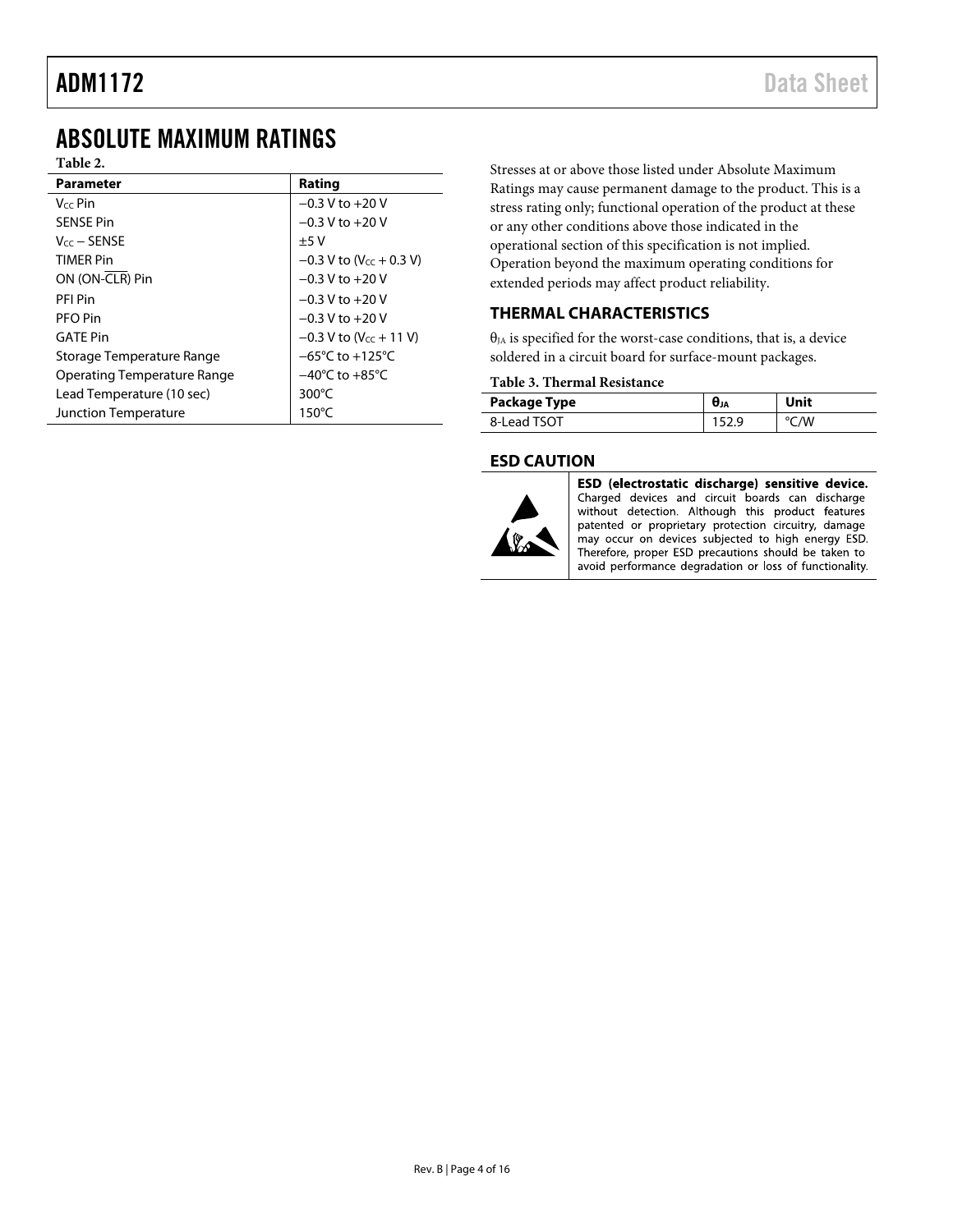# <span id="page-4-0"></span>PIN CONFIGURATIONS AND FUNCTION DESCRIPTIONS



Figure 2. Pin Configuration, 1AUJ Model



Figure 3. Pin Configuration, 2AUJ Model

| Pin No. | <b>Mnemonic</b> | <b>Description</b>                                                                                                                                                                                                                                                                                                                                                                                                  |
|---------|-----------------|---------------------------------------------------------------------------------------------------------------------------------------------------------------------------------------------------------------------------------------------------------------------------------------------------------------------------------------------------------------------------------------------------------------------|
|         | <b>TIMER</b>    | Timer Input Pin. The initial and circuit breaker timing cycles are set by this external capacitor. The initial timing<br>delay is 272.9 ms/µF, and 21.7 ms/µF for a circuit breaker delay. When the TIMER pin is pulled beyond the upper<br>threshold, the GATE turns off.                                                                                                                                          |
| 2       | <b>GND</b>      | Chip Ground Pin.                                                                                                                                                                                                                                                                                                                                                                                                    |
| 3       | PFO.            | Power-Fail Comparator Output. Digital output from the power-fail comparator.                                                                                                                                                                                                                                                                                                                                        |
|         | ON (ON-CLR)     | Input Pin. The ON (ON-CLR) pin is an input to a comparator that has a low-to-high threshold of 1.3 V with 50 mV<br>hysteresis and a glitch filter. The ADM1172 is reset when the ON (ON-CLR) pin is low. When the ON (ON-CLR) pin<br>is high, the ADM1172 is enabled. A rising edge on this pin has the added function of clearing a fault and<br>restarting the device on the latched off model, the ADM1172-2.    |
| 5       | <b>GATE</b>     | Gate Output Pin. An internal charge pump provides a 12 µA pull-up current to drive the gate of an N-channel<br>MOSFET. In an overcurrent condition, the ADM1172 controls the external FET to maintain a constant load<br>current.                                                                                                                                                                                   |
| 6       | PFI             | Power-Fail Comparator Input. Comparator threshold = $0.6$ V.                                                                                                                                                                                                                                                                                                                                                        |
|         | <b>SENSE</b>    | Current Limit Sense Input Pin. The current limit is set via a sense resistor between the V $_{\text{CC}}$ and SENSE pins. In an<br>overcurrent condition, the gate of the FET is controlled to maintain the SENSE voltage at 50 mV. When this limit<br>is reached, the TIMER circuit breaker mode is activated. The circuit breaker limit can be disabled by connecting<br>the $V_{cc}$ pin and SENSE pin together. |
| 8       | Vcc             | Positive Supply Input Pin. The ADM1172 operates between 2.7 V to 16.5 V. An undervoltage lockout (UVLO)<br>circuit with a glitch filter resets the ADM1172 when the supply voltage drops below the specified UVLO limit.                                                                                                                                                                                            |

#### **Table 4. Pin Function Descriptions**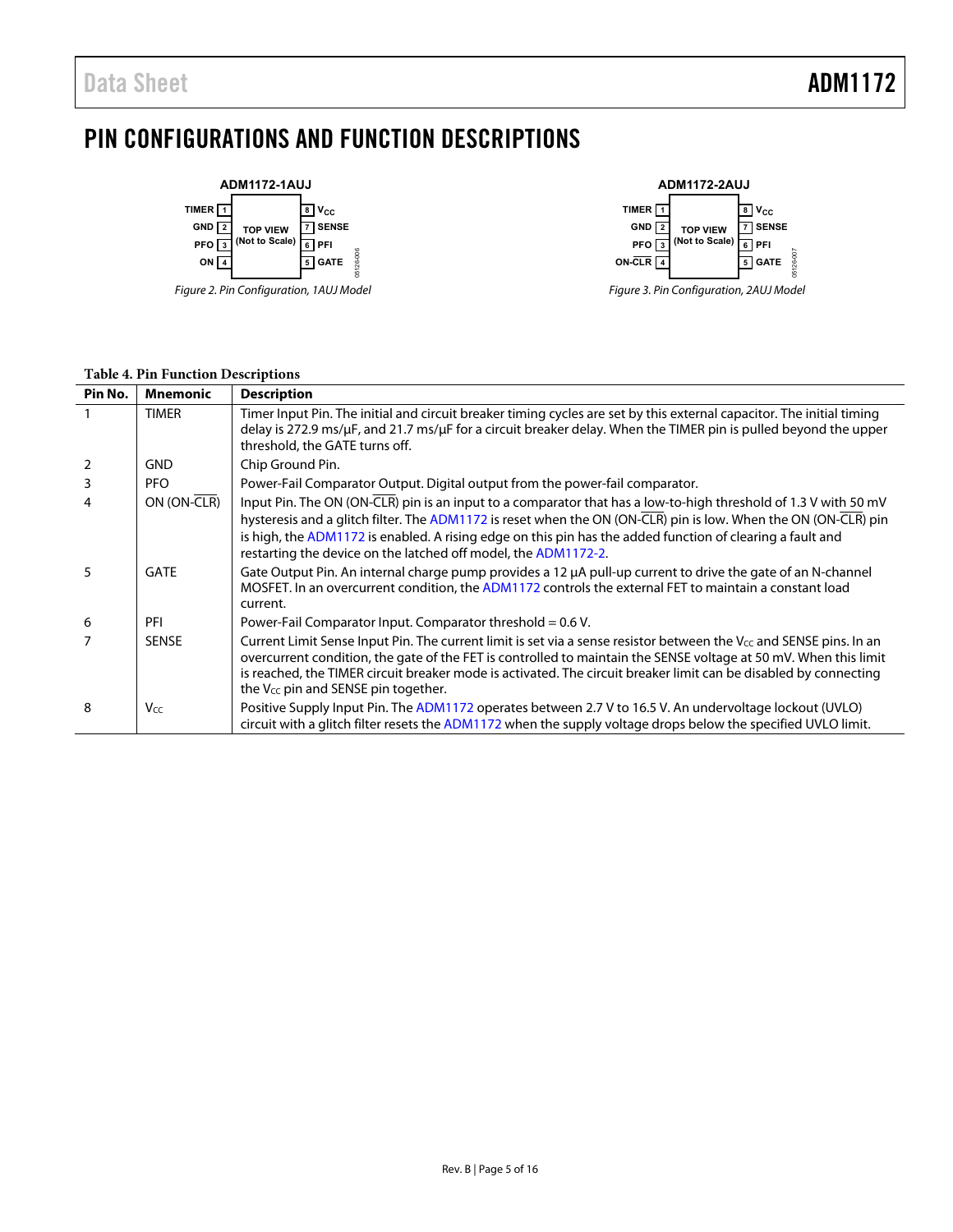# <span id="page-5-0"></span>TYPICAL PERFORMANCE CHARACTERISTICS



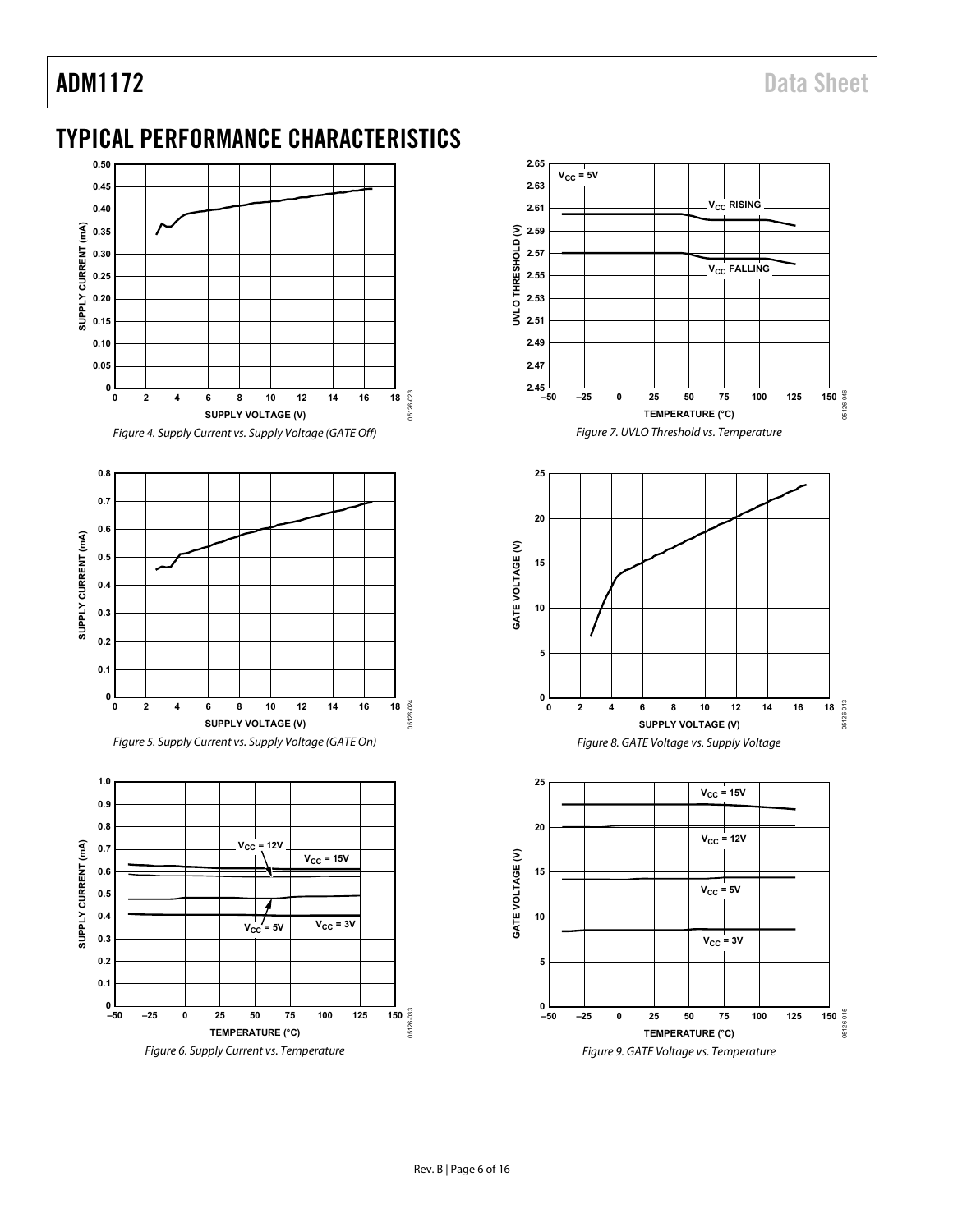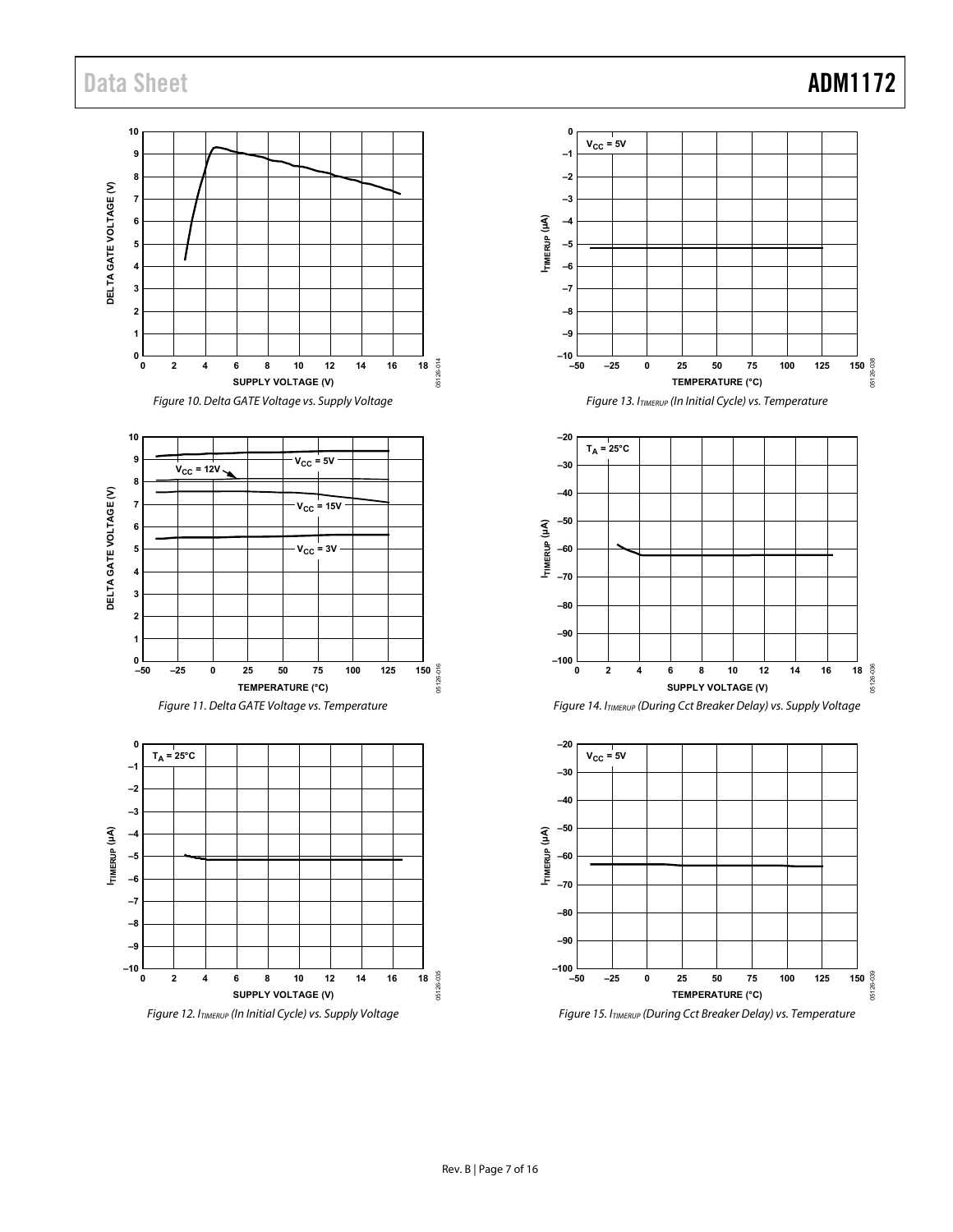# ADM1172 Data Sheet

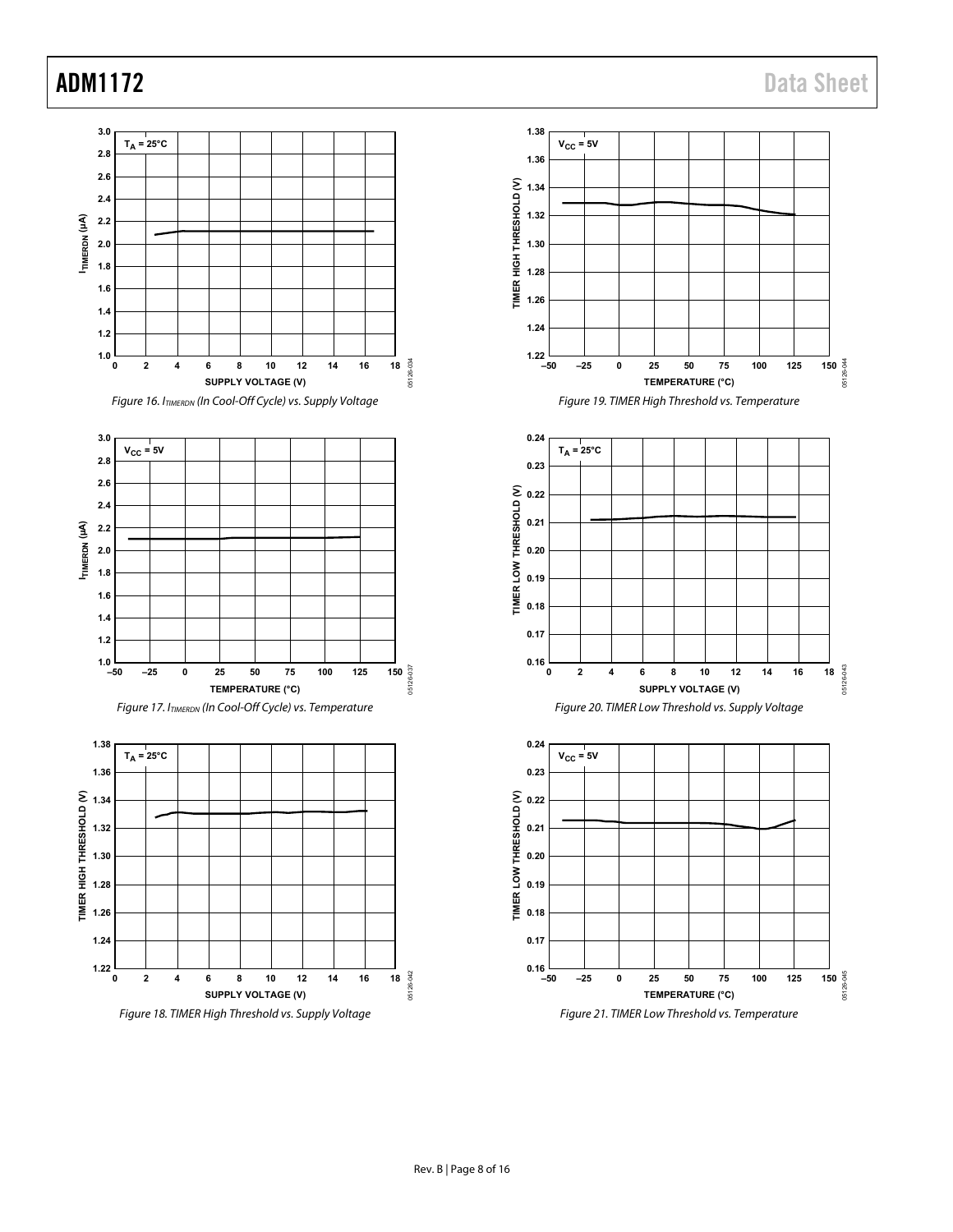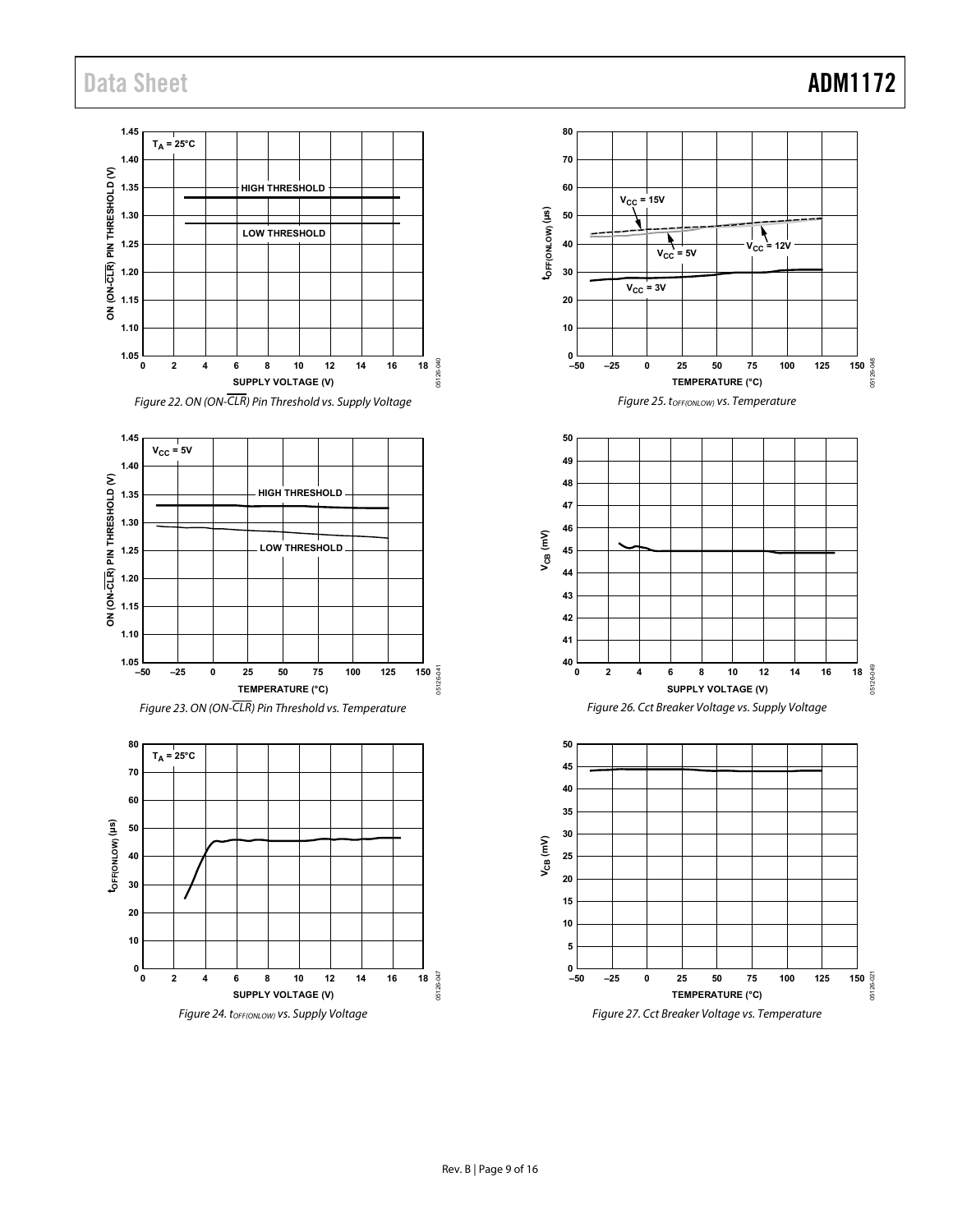# ADM1172 Data Sheet

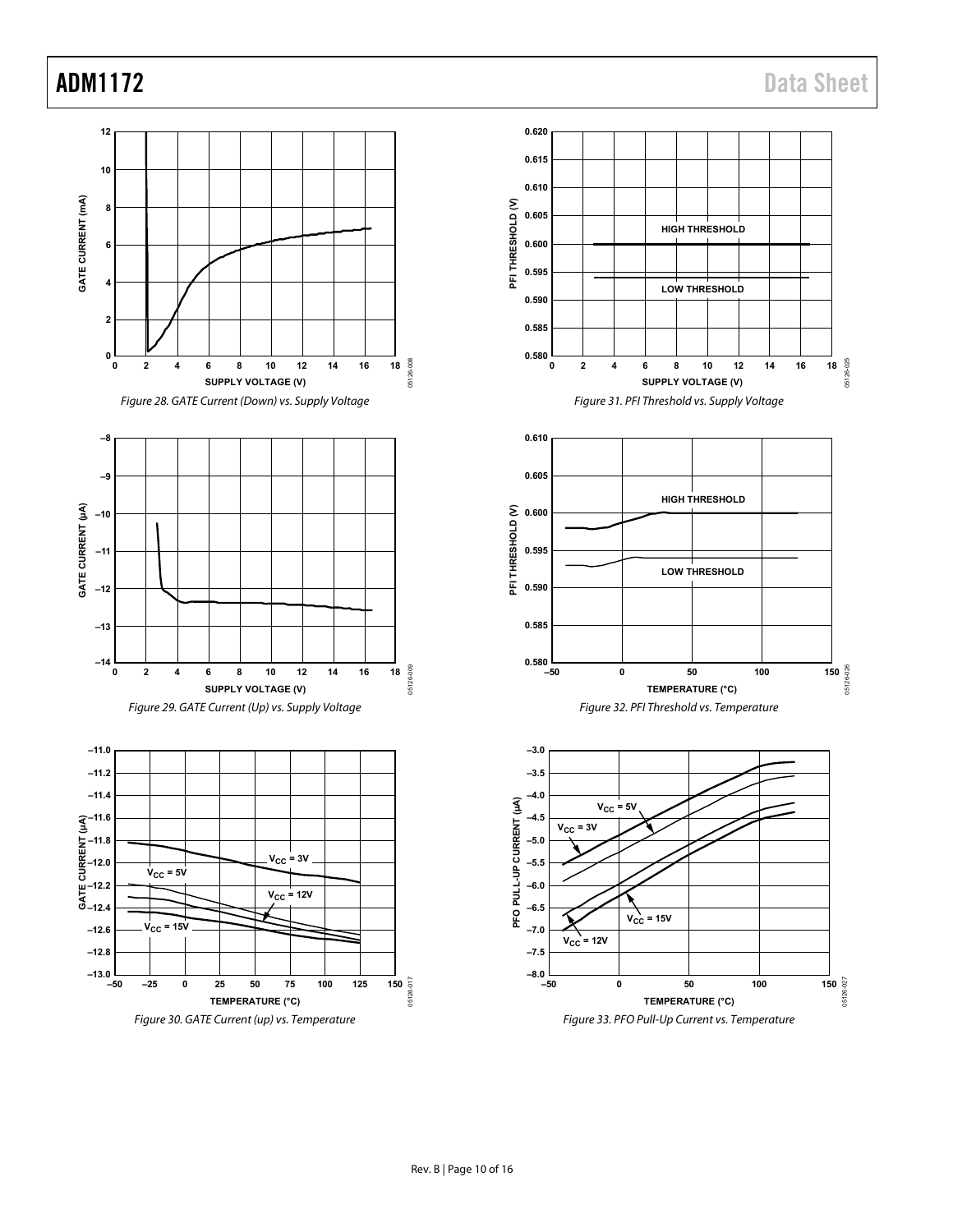#### **0.25 0.20**  $V_{CC} = 12V$  $V_{CC} = 3V$ **PFO VOL (V) 0.15**  $V_{CC} = 15V$ **0.10**  $V_{\text{CC}} = 5V$ **0.05 I = 300µA** ــا 0<br>50– **0 50 100** 05126-028 **–50 150**  $35126$ **TEMPERATURE (°C)**

Figure 34. PFO Output Low Voltage vs. Temperature, I = 300 μA



Figure 35. PFO Output Low Voltage vs. Temperature, I = 500 μA



Figure 36. PFO Output Low Voltage vs. Temperature, I = 100 μA

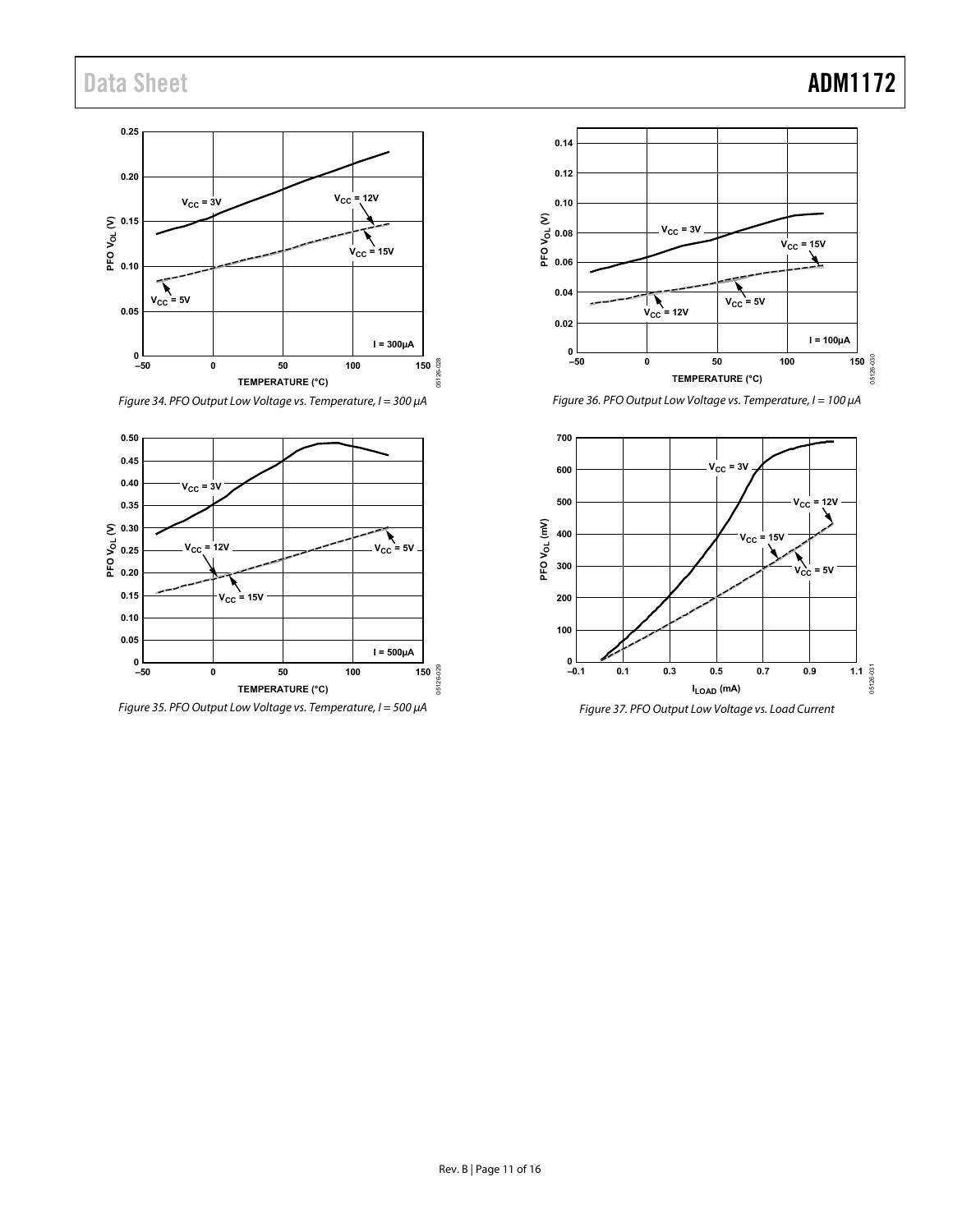# <span id="page-11-0"></span>THEORY OF OPERATION

Many systems require the insertion or removal of circuit boards to live backplanes. During this event, the supply bypass and holdup capacitors can require substantial transient currents from the backplane power supply as they charge. These currents can cause permanent damage to connector pins or undesirable glitches and resets to the system.

The [ADM1172](http://www.analog.com/ADM1172?doc=ADM1172.pdf) is intended to control the powering of a system (on and off) in a controlled manner, allowing the board to be removed from, or inserted into, a live backplane by protecting it from excess currents. Th[e ADM1172 c](http://www.analog.com/ADM1172?doc=ADM1172.pdf)an reside either on the backplane or on the removable board.

## <span id="page-11-1"></span>**OVERVIEW**

The [ADM1172](http://www.analog.com/ADM1172?doc=ADM1172.pdf) operates over a supply range of 2.7 V to 16.5 V. As the supply voltage is coming up, an undervoltage lockout circuit checks if sufficient supply voltage is present for proper operation. During this period, the FET is held off by the GATE pin being held to GND. When the supply voltage reaches a level above UVLO and the ON (ON-CLR) pin is high, an initial timing cycle ensures that the board is fully inserted in the backplane before turning on the FET. The TIMER pin capacitor sets the periods for all of the TIMER pin functions. After the initial timing cycle, the [ADM1172](http://www.analog.com/ADM1172?doc=ADM1172.pdf) monitors the inrush current through an external sense resistor. Overcurrent conditions are actively limited to 50 mV/RSENSE for the circuit breaker timer limit. Th[e ADM1172-1 a](http://www.analog.com/ADM1172?doc=ADM1172.pdf)utomatically retries after a current limit fault and th[e ADM1172-2](http://www.analog.com/ADM1172?doc=ADM1172.pdf) latches off. The retry duty cycle on th[e ADM1172-1 t](http://www.analog.com/ADM1172?doc=ADM1172.pdf)imer function is limited to 3.8% for FET cooling.

## <span id="page-11-2"></span>**UVLO**

If the  $V_{CC}$  supply is too low for normal operation, an undervoltage lockout circuit holds th[e ADM1172](http://www.analog.com/ADM1172?doc=ADM1172.pdf) in reset. The GATE pin is held to GND during this period. When the supply reaches this UVLO voltage, th[e ADM1172](http://www.analog.com/ADM1172?doc=ADM1172.pdf) starts when the ON (ON-CLR) pin condition is satisfied.

# <span id="page-11-3"></span>**ON (ON-CLR) PIN**

The ON (ON-CLR) pin is the enable pin. It is connected to a comparator that has a low-to-high threshold of 1.3 V with 50 mV hysteresis and a glitch filter. Th[e ADM1172 i](http://www.analog.com/ADM1172?doc=ADM1172.pdf)s reset when the ON  $(ON-CLR)$  pin is low. When the ON  $(ON-CLR)$  pin is high, the [ADM1172](http://www.analog.com/ADM1172?doc=ADM1172.pdf) is enabled. A rising edge on this pin has the added function of clearing a fault and restarting the device on the latched off model, th[e ADM1172-2.](http://www.analog.com/ADM1172?doc=ADM1172.pdf) A low input on the ON (ON-CLR) pin turns off the external FET by pulling the GATE pin to ground and resets the timer. An external resistor divider at the ON (ON-CLR) pin can be used to program an undervoltage lockout value higher than the internal UVLO circuit. There is a glitch filter delay of approximately 3 μs on rising allowing the addition of an RC filter at the ON (ON-CLR) pin to increase

the delay time at card insertion. If using a short pin system to enable the device, a pull-down resistor should be used to hold the device prior to insertion.

### <span id="page-11-4"></span>**GATE**

Gate drive for the external N-channel MOSFET is achieved using an internal charge pump. The gate driver consists of a 12 μA pull-up from the internal charge pump. There are various pull-down devices on this pin. At a hotswap condition the board is hot inserted to the supply bus. During this event, it is possible for the external FET GATE capacitance to be charged up by the sudden presence of the supply voltage. This can cause uncontrolled inrush currents. An internal strong pull-down circuit holds GATE low while in UVLO. This reduces current surges at insertion. After the initial timing cycle, the GATE is then pulled high. During an overcurrent condition, the [ADM1172](http://www.analog.com/ADM1172?doc=ADM1172.pdf) servos the GATE pin in an attempt to maintain a constant current to the load until the circuit breaker timeout completes. In the event of a timeout, the GATE pin abruptly shuts down using the 4 mA pull-down device. Care must be taken not to load the GATE pin resistively because this reduces the gate drive capability.

## <span id="page-11-5"></span>**CURRENT LIMIT FUNCTION**

The [ADM1172](http://www.analog.com/ADM1172?doc=ADM1172.pdf) features a fast response current control loop that actively limits the current by reducing the gate voltage of the external FET. This current is measured by monitoring the voltage drop across an external sense resistor. The [ADM1172](http://www.analog.com/ADM1172?doc=ADM1172.pdf) tries to regulate the gate of the FET to achieve a 50 mV voltage drop across the sense resistor.

## <span id="page-11-6"></span>**CALCULATING THE CURRENT LIMIT**

The sense resistor connected between  $V_{CC}$  and the SENSE pin is used to determine the nominal fault current limit. This is given by the following equation:

| $ILIMITNOM = VCBNOM/RSENSENOM$ |  |
|--------------------------------|--|
|--------------------------------|--|

The minimum load current is given by Equation 2  $ILIMIT_{MIN} = VCB_{MIN}/RSENSE_{MAX}$  (2)

The maximum load current is given by Equation 3.

$$
ILIMIT_{MAX} = VCB_{MAX}/RSENSE_{MIN}
$$
\n(3)

For proper operation, the minimum current limit must exceed the circuit maximum operating load current with margin. The sense resistor power rating must exceed

(*VCBMAX*) 2 /*RSENSEMIN*

## <span id="page-11-7"></span>**CIRCUIT BREAKER FUNCTION**

When the supply experiences a sudden current surge, such as a low impedance fault on load, the bus supply voltage can drop significantly to a point where the power to an adjacent card is affected, potentially causing system malfunctions. The [ADM1172](http://www.analog.com/ADM1172?doc=ADM1172.pdf) limits the current drawn by the fault by reducing the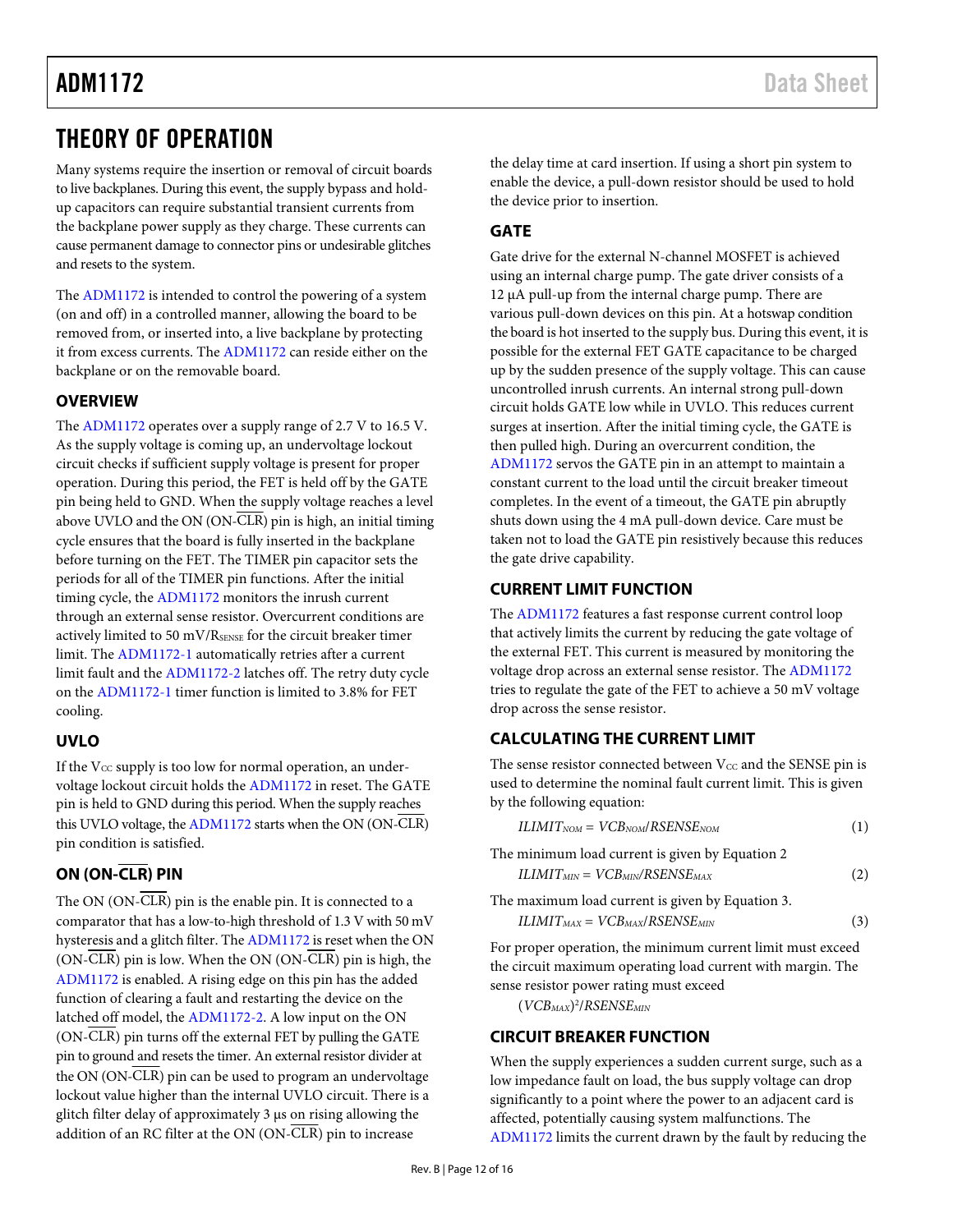gate voltage of the external FET. This minimizes the bus supply voltage drop caused by the fault and protects neighboring cards.

As the voltage across the sense resistor approaches the current limit, a timer activates. This timer resets again if the sense voltage returns below this level. If the sense voltage is any voltage below 44 mV, the timer is guaranteed to be off. Should the current continue to increase, the [ADM1172 t](http://www.analog.com/ADM1172?doc=ADM1172.pdf)ries to regulate the gate of the FET to achieve a limit of 50 mV across the sense resistor. However, if the device is unable to regulate the fault current and the sense voltage further increases, a larger pulldown, in the order of milliamperes, is enabled to compensate for fast current surges. If the sense voltage is any voltage greater than 56 mV, this pull-down is guaranteed to be on. When the timer expires, the GATE pin shuts down.

### <span id="page-12-0"></span>**TIMER FUNCTION**

The TIMER pin is responsible for several key functions on the [ADM1172.](http://www.analog.com/ADM1172?doc=ADM1172.pdf) A capacitor controls the initial power on reset time and the amount of time an overcurrent condition lasts before the FET shuts down. On the [ADM1172-1,](http://www.analog.com/ADM1172?doc=ADM1172.pdf) the timer pin also controls the time between auto retry pulses. There are pull-up and pull-down currents internally available to control the timer functions. The voltage on the TIMER pin is compared with two threshold voltages: COMP1 (0.2 V) and COMP2 (1.3 V). The four timing currents are listed in [Table 5.](#page-12-2) 

### <span id="page-12-2"></span>**Table 5.**

| <b>Timing Current</b> | Level $(\mu A)$ |
|-----------------------|-----------------|
| Pull-up               |                 |
| Pull-up               | 60              |
| Pull-down             | っ               |
| Pull-down             | 100             |

### <span id="page-12-1"></span>**POWER-UP TIMING CYCLE**

The [ADM1172 i](http://www.analog.com/ADM1172?doc=ADM1172.pdf)s in reset when the ON (ON-CLR) pin is held low. The GATE pin is pulled low and the TIMER pin is pulled low with a 100 μA pull-down. At Time Point 2 i[n Figure 38,](#page-12-3) the ON (ON-CLR) pin is pulled high. For the device to startup correctly, the supply voltage must be above UVLO, the ON (ON-CLR) pin must be above 1.3 V, and the TIMER pin voltage must be less than 0.2 V. The initial timing cycle begins when these three conditions are met, and the TIMER pin is pulled high with 5 μA. At Time Point 3, the TIMER reaches the COMP2 threshold.

This is the end of the first section of the initial cycle. The 100 μA current source then pulls down the TIMER pin until it reaches 0.2 V at Time Point 4. The initial cycle delay (Time Point 2 to Time Point 4) relates to  $C_{TIME}$  by equation

$$
t_{INITIAL} = 1.3 \times C_{TIMER} / 5 \mu A \tag{4}
$$

When the initial cycle ends, a start-up cycle activates and the GATE pin is pulled high; the TIMER pin continues to pull down.



Figure 38. Power-Up Timing

<span id="page-12-4"></span><span id="page-12-3"></span>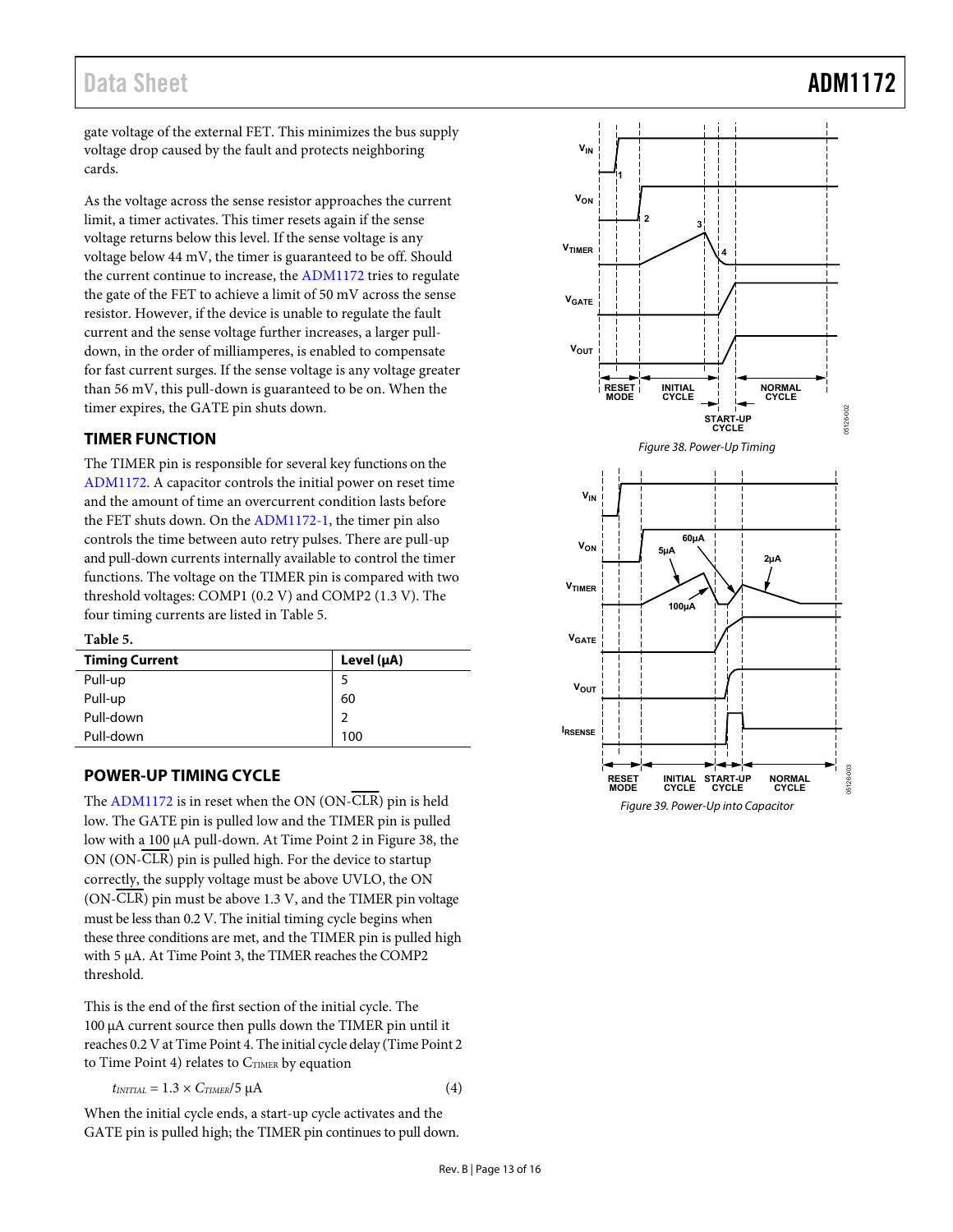### <span id="page-13-0"></span>**CIRCUIT BREAKER TIMING CYCLE**

When the voltage across the sense resistor exceeds the circuit breaker trip voltage, the 60 μA timer pull-up current is activated. If the sense voltage falls below this level before the TIMER pin reaches 1.3 V, the 60 μA pull-up is disabled and the 2 μA pulldown is enabled. This is likely to happen if the overcurrent fault is only transient, such as an inrush current. This is shown in [Figure 39.](#page-12-4) However, if the overcurrent condition is continuous and the sense voltage remains above the circuit breaker trip voltage, the 60 μA pull-up remains active. This allows the TIMER pin to reach the high trip point of 1.3 V and initiate the GATE shutdown. On th[e ADM1172-2,](http://www.analog.com/ADM1172?doc=ADM1172.pdf) the TIMER pin continues pulling up but switches to the 5 μA pull-up when it reaches the 1.3 V threshold. The device can be reset by toggling the ON-CLR pin or by manually pulling the TIMER pin low. On the [ADM1172-1](http://www.analog.com/ADM1172?doc=ADM1172.pdf), the TIMER pin activates the 2 μA pull-down once the 1.3 V threshold is reached, and continues to pull down until it reaches the 0.2 V threshold. At this point, the 100 μA pulldown is activated and the GATE pin is enabled. The device keeps retrying in the manner as shown in [Figure 40.](#page-13-3) 

The duty cycle of this automatic retry cycle is set to the ratio of 2 μA/60 μA, which approximates 3.8% on. The value of the timer capacitor determines the on time of this cycle. This time is calculated as follows:







<span id="page-13-3"></span>Figure 40[. ADM1172-1A](http://www.analog.com/ADM1172?doc=ADM1172.pdf)utomatic Retry During Overcurrent Fault

### <span id="page-13-1"></span>**AUTOMATIC RETRY OR LATCHED OFF**

The [ADM1172](http://www.analog.com/ADM1172?doc=ADM1172.pdf) is available in two models. Th[e ADM1172-1](http://www.analog.com/ADM1172?doc=ADM1172.pdf) has an automatic retry system whereby when a current fault is detected, the FET is shut down after a time determined by the timer capacitor, and it is switched on again in a controlled continuous cycle to determine if the fault remains (se[e Figure 40](#page-13-3)  for details). The period of this cycle is determined by the timer capacitor at a duty cycle of 3.8% on and 96.2% off.

The [ADM1172-2](http://www.analog.com/ADM1172?doc=ADM1172.pdf) model has a latch off system whereby when a current fault is detected, the GATE is switched off after a time determined by the timer capacitor (se[e Figure 41](#page-13-4) for details). Toggling the ON-CLR pin, or pulling the TIMER pin to GND for a brief period, resets this condition.



# <span id="page-13-4"></span><span id="page-13-2"></span>**POWER-FAIL COMPARATOR**

The [ADM1172](http://www.analog.com/ADM1172?doc=ADM1172.pdf) has an integrated comparator that can be used as a power-fail/OV/UV detector. The comparator has a 0.6 V reference, and it is designed to be active high when the voltage on the PFI pin drops to below this threshold. The only action that results from the PFI pin tripping the comparator is the change of state on the PFO pin. The PFI pin can be used to monitor the supply on either side of the FET, for an OV or UV condition set by a resistor divider network. The PFO can then be sent to a control system and used as a power-good/powerfail signal. The PFO output has a 5  $\mu$ A internal pull-up. A 10 k $\Omega$ resistor is recommended on the PFO pin to ensure that it is either pulled up or down during power-up. The pin is in high impedance while  $V_{CC}$  < UVLO and can result in invalid powerfail signals.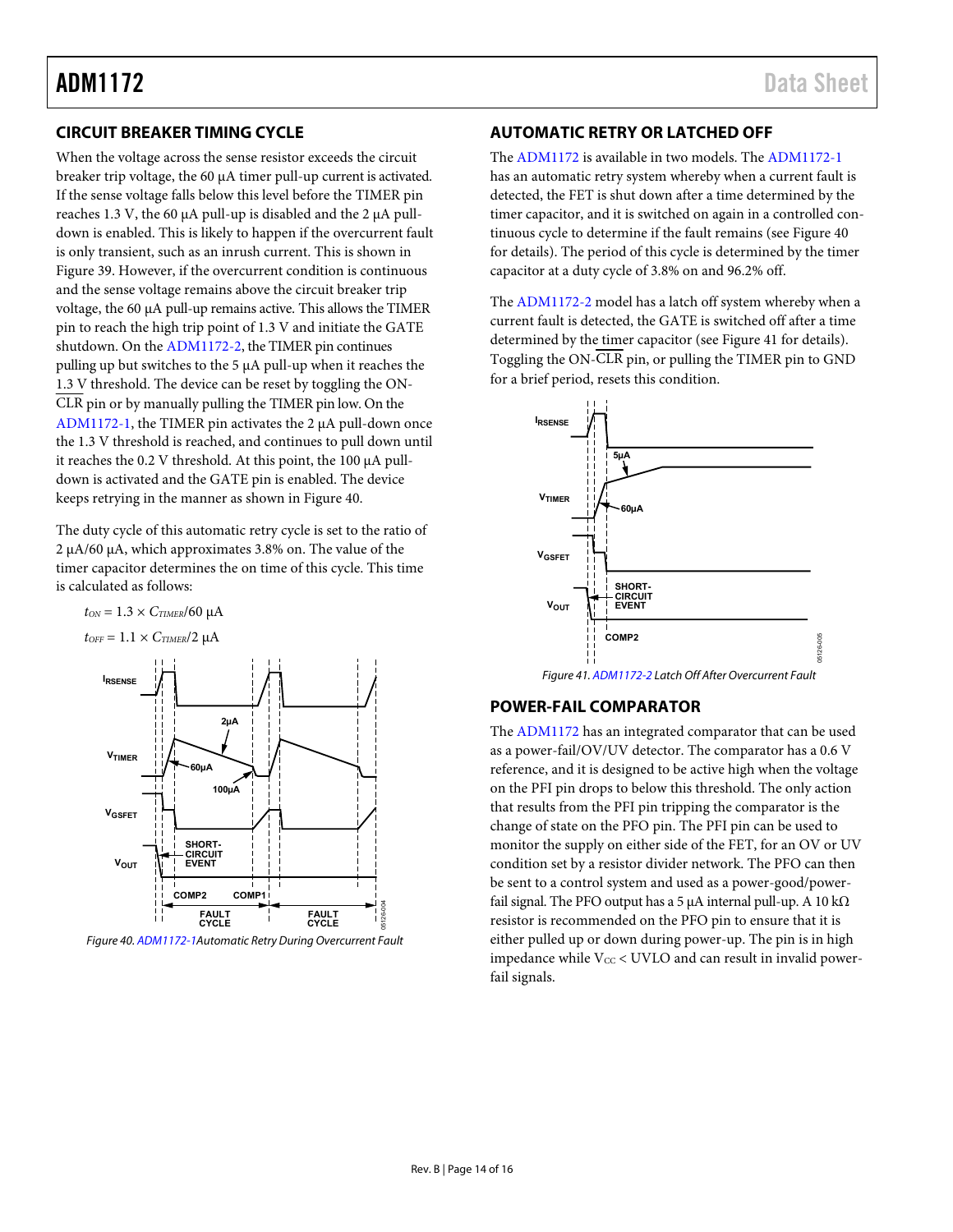# <span id="page-14-0"></span>OUTLINE DIMENSIONS



**\*COMPLIANT TO JEDEC STANDARDS MO-193-BA WITH THE EXCEPTION OF PACKAGE HEIGHT AND THICKNESS.** Figure 42. 8-Lead Thin Small Outline Transistor Package [TSOT] (UJ-8) Dimensions shown in millimeters

### <span id="page-14-1"></span>**ORDERING GUIDE**

| Model <sup>1</sup> | Temperature Range                  | <b>Package Description</b> | Package Option | <b>Branding</b>  |
|--------------------|------------------------------------|----------------------------|----------------|------------------|
| ADM1172-1AUJZ-RL7  | $-40^{\circ}$ C to $+85^{\circ}$ C | 8-Lead TSOT                | UJ-8           | M1M              |
| ADM1172-2AUJZ-RL7  | $-40^{\circ}$ C to $+85^{\circ}$ C | 8-Lead TSOT                | UJ-8           | M <sub>1</sub> N |
| EVAL-ADM1172EBZ    |                                    | Evaluation Board           |                |                  |

1 Z = RoHS Compliant Part.